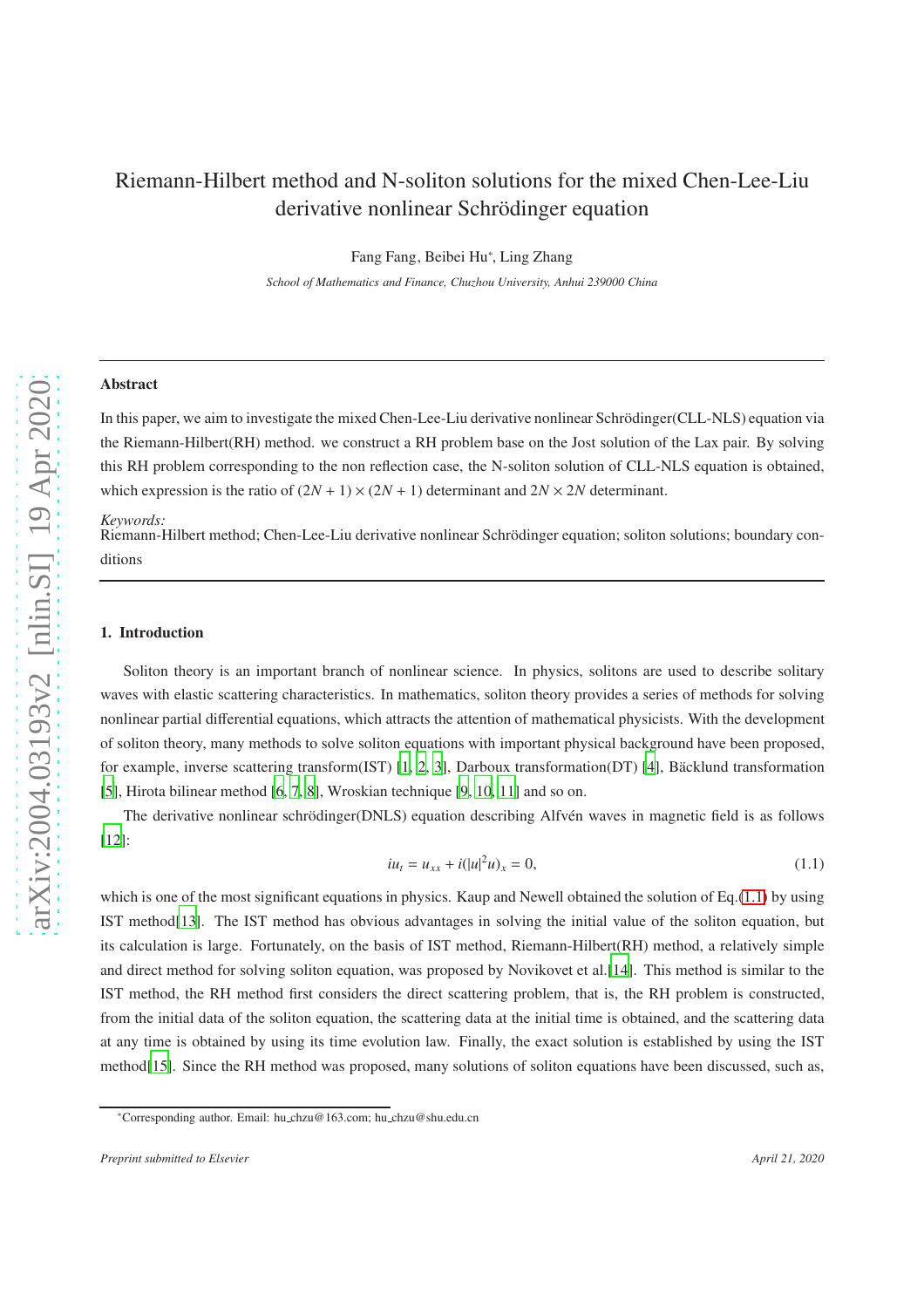the coupled DNLS equation [\[16](#page-9-15)], the coupled higher-order NLS equation [\[17](#page-9-16)], the short pulse(SP) equation [\[18](#page-9-17)], the coupled modified Korteweg-de Vries (mKdV) equation [\[19\]](#page-9-18), the generalized Sasa-Satsuma equation [\[20](#page-10-0)], the twocomponent Gerdjikov-Ivanov(GI) equation [\[21](#page-10-1)], the modified SP equation [\[22\]](#page-10-2), and so on [\[23](#page-10-3), [24](#page-10-4), [25](#page-10-5)]. In particular, RH method is an effective way to working the initial-boundary value problems(IBVPs) of the integrable systems [\[26,](#page-10-6) [27,](#page-10-7) [28,](#page-10-8) [29,](#page-10-9) [30,](#page-10-10) [31\]](#page-10-11).

Recently, Chan et al.[\[32](#page-10-12)] reported the the mixed Chen-Lee-Liu derivative nonlinear Schödinger(CLL-NLS) equation as follows

<span id="page-1-0"></span>
$$
ir_t + r_{xx} + |r|^2 r - i|r|^2 r_x = 0,
$$
\n(1.2)

which is a completely integrable model, and a large number of solutions of Eq.[\(1.2\)](#page-1-0) are discussed, such as, the soliton solution by Hirota bilinear method [\[33\]](#page-10-13), the higher-order soliton, breathers, and rogue wave solutions by DT method[\[34\]](#page-10-14). In particular, the IBVPs of Eq.[\(1.2\)](#page-1-0) to be investigated by Fokas method[\[35\]](#page-10-15).

The design structure of this paper is as follows. Section 2, we will construct a basic RH problem based on the Jost solution of Lax pair. Section 3, we will give the reconstruction of potential function and the law of scattering data evolution with time. Section 4, the formula of N-soliton solution expressed by determinant ratio is proposed. Section 5 is the conclusions.

### 2. The Riemann-Hilbert problem

In this section, we shall construct a RH problem for the CLL-NLS equation, by using IST method. First of all, we introduce the coupled CLL-NLS equation as following:

<span id="page-1-2"></span><span id="page-1-1"></span>
$$
\begin{cases}\nr_t - ir_{xx} + ir^2q + rqr_x = 0, \\
q_t + iq_{xx} - iq^2r + qrq_x = 0.\n\end{cases}
$$
\n(2.1)

which reduces to the CLL-NLS equation while  $q = -r^*$  and the  $*$  denotes complex conjugation. These two equations in [\(2.1\)](#page-1-1) are the compatibility condition of the following Lax pair[\[34,](#page-10-14) [35,](#page-10-15) [36,](#page-10-16) [37\]](#page-10-17)

$$
\Phi_x = U\Phi = \left(i(\lambda^2 - \frac{1}{2})\sigma + \lambda Q + \frac{1}{4}iQ^2\sigma\right)\Phi,
$$
\n
$$
\Phi_t = V\Phi = [-2i(\lambda^2 - \frac{1}{2})^2\sigma - 2\lambda^3Q - i\lambda^2Q^2\sigma + \lambda\left(Q + i\sigma Q_x - \frac{1}{2}Q^3\right) - \frac{1}{8}iQ^4\sigma + \frac{1}{4}(QQ_x - Q_xQ)]\Phi,
$$
\n(2.2b)

with

<span id="page-1-3"></span>
$$
\sigma = \begin{pmatrix} 1 & 0 \\ 0 & -1 \end{pmatrix}, Q = \begin{pmatrix} 0 & r \\ -r^* & 0 \end{pmatrix}.
$$
 (2.3)

where  $\Phi = \Phi(x, t; \lambda)$  is a matrix function of the complex spectral parameter,  $\lambda$  is the spectral parameter. *Q* is named potential function.

For the sake of convenience, we introduce a new matrix function  $J = J(x, t; \lambda)$  defined by

<span id="page-1-4"></span>
$$
\Phi = Je^{i(\lambda^2 - \frac{1}{2})\sigma x - 2i(\lambda^2 - \frac{1}{2})^2 \sigma t}
$$
\n(2.4)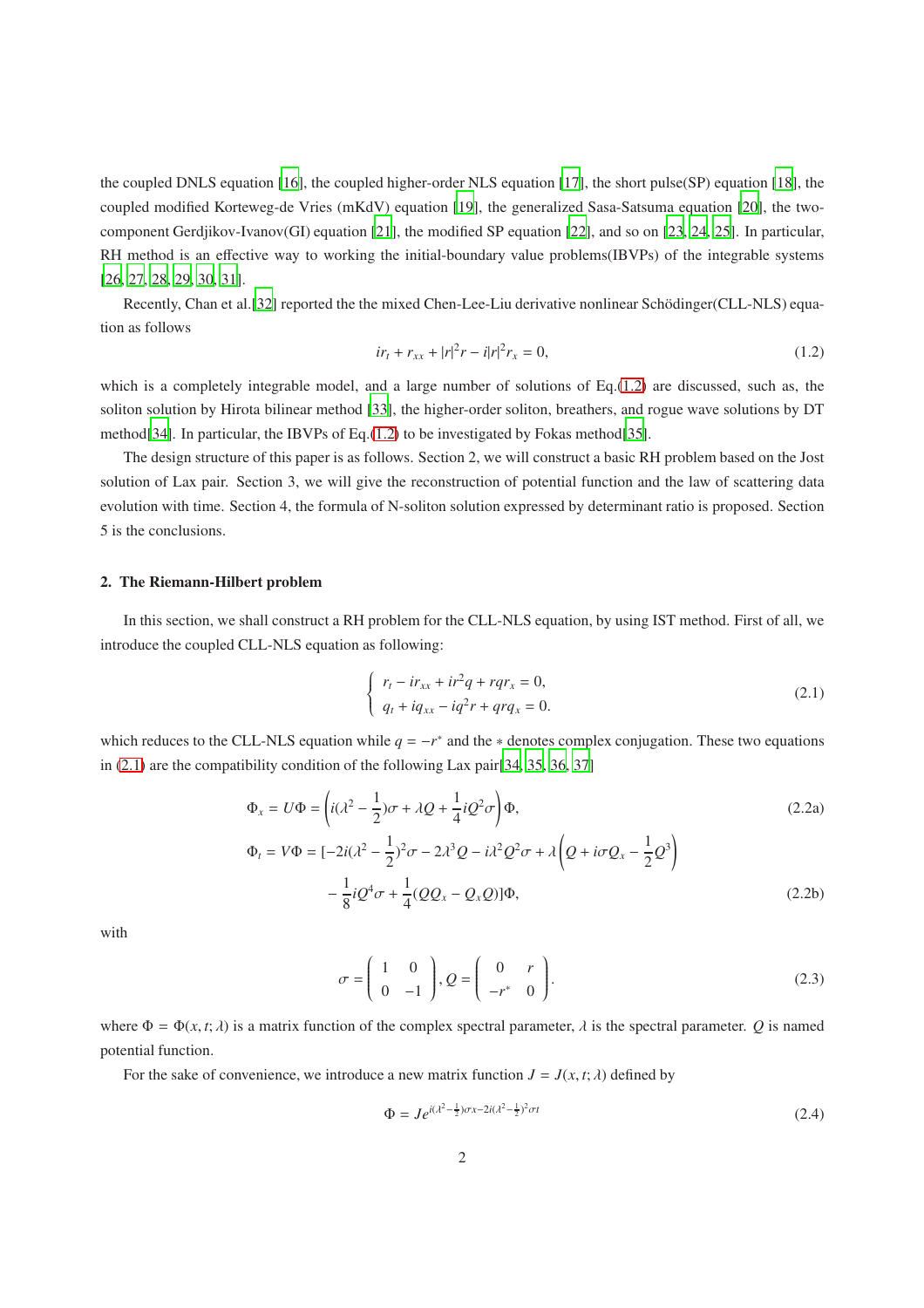Obviously, we can check that  $Je^{i(\lambda^2-\frac{1}{2})\sigma_x-2i(\lambda^2-\frac{1}{2})^2\sigma t}$  satisfies Eqs.[\(2.2a\)](#page-1-2),[\(2.2b\)](#page-1-3). Inserting [\(2.4\)](#page-1-4) into [\(2.2a\)](#page-1-2)-(2.2b), the form of the Lax pair [\(2.2a\)](#page-1-2)-[\(2.2b\)](#page-1-3) becomes

$$
J_x = i(\lambda^2 - \frac{1}{2})[\sigma, J] + U_1 J,\tag{2.5a}
$$

<span id="page-2-6"></span><span id="page-2-0"></span>
$$
J_t = -2i(\lambda^2 - \frac{1}{2})^2[\sigma, J] + V_1 J.
$$
 (2.5b)

where  $[\sigma, J] = \sigma J - J\sigma$  is the commutator.

$$
U_1 = \lambda Q + \frac{1}{4}iQ^2\sigma
$$
\n
$$
V_1 = -2\lambda^3 Q - i\lambda^2 Q^2\sigma + \lambda \left(Q + i\sigma Q_x - \frac{1}{2}Q^3\right) - \frac{1}{8}iQ^4\sigma + \frac{1}{4}(QQ_x - Q_xQ)
$$

As usual, in the following scattering process, we only concentrate on the *x*-part of the Lax pair [\(2.2a\)](#page-1-2). Indeed the *x*-part of the Lax pair [\(2.2a\)](#page-1-2) allows us to take use of the existing symmetry relations of the potential Q. Consequently, we shall treat the time t as a dummy variable and omit it. Now, we calculate two Jost solutions  $J_{\pm} = J_{\pm}(x, \lambda)$  of Eq.[\(2.5a\)](#page-2-0) for  $\lambda \in \mathbb{R}$ . Based on the properties of the Jost solutions  $J_{\pm} = J_{\pm}(x, \lambda)$ 

$$
J_{+} = ([J_{+}]_{1}, [J_{+}]_{2}), \tag{2.7}
$$

$$
J_{-} = ([J_{-}]_1, [J_{-}]_2), \tag{2.8}
$$

with the boundary conditions

<span id="page-2-1"></span>
$$
J_+ \to I, \ x \to -\infty,\tag{2.9a}
$$

<span id="page-2-2"></span>
$$
J_- \to I, \ x \to +\infty. \tag{2.9b}
$$

the subscripts in  $J(x, \lambda)$  represent which end of the *x*-axis the boundary conditions are set. Where  $[J_{\pm}]_n$   $(n = 1, 2)$ denote the *n*-th column vector of  $J_+$ ,  $I = diag\{1, 1\}$  is the  $2 \times 2$  unit matrix. According to the method of variation of parameters as well as the boundary conditions, we can turn Eq.[\(2.5a\)](#page-2-0) for  $\lambda \in \mathbb{R}$  into the Volterra integral equations.

<span id="page-2-4"></span>
$$
J_{+}(x,\lambda) = I - \int_{x}^{+\infty} e^{i(\lambda^2 - \frac{1}{2})\hat{\sigma}(x-\xi)} U_1 J_{+}(\xi,\lambda) d\xi,
$$
 (2.10)

<span id="page-2-5"></span>
$$
J_{-}(x,\lambda) = I + \int_{-\infty}^{x} e^{i(\lambda^2 - \frac{1}{2})\hat{\sigma}(x-\xi)} U_1 J_{-}(\xi,\lambda) d\xi,
$$
 (2.11)

where  $\hat{\sigma}$  represents a matrix operator acting on 2 × 2 matrix *X* by  $\hat{\sigma}X = [\sigma, X]$  and by  $e^{x\hat{\sigma}}X = e^{x\sigma}Xe^{-x\sigma}$ . Moreover, after simple analysis, we find that  $[J_+]_1$ ,  $[J_-]_2$  are analytic for  $\lambda \in D_+$  and continuous for  $\lambda \in D_+ \cup \mathbb{R} \cup i\mathbb{R}$ . Similarly  $[J_1], [J_1]_2$  are analytic for  $\lambda \in D_-$  and continuous for  $\lambda \in D_- \cup \mathbb{R} \cup i\mathbb{R}$ , here

$$
D_{+} = \left\{ \lambda | arg \lambda \in \left(0, \frac{\pi}{2}\right) \bigcup \left(\pi, \frac{3\pi}{2}\right) \right\}
$$

$$
D_{-} = \left\{ \lambda | arg \lambda \in \left(\frac{\pi}{2}, \pi\right) \bigcup \left(\frac{3\pi}{2}, 2\pi\right) \right\}.
$$

Secondly, let us investigate the properties of  $J_{\pm}$ . We deduce the determinants of  $J_{\pm}$  are constants for all *x* on the basis of the Abel's identity and  $Tr(U_1) = 0$ . Furthermore, due to the boundary conditions Eq.[\(2.9a\)](#page-2-1),[\(2.9b\)](#page-2-2), we have

<span id="page-2-3"></span>
$$
\det J_{\pm} = 1, \quad \lambda \in \mathbb{R} \bigcup i\mathbb{R}.
$$
 (2.13)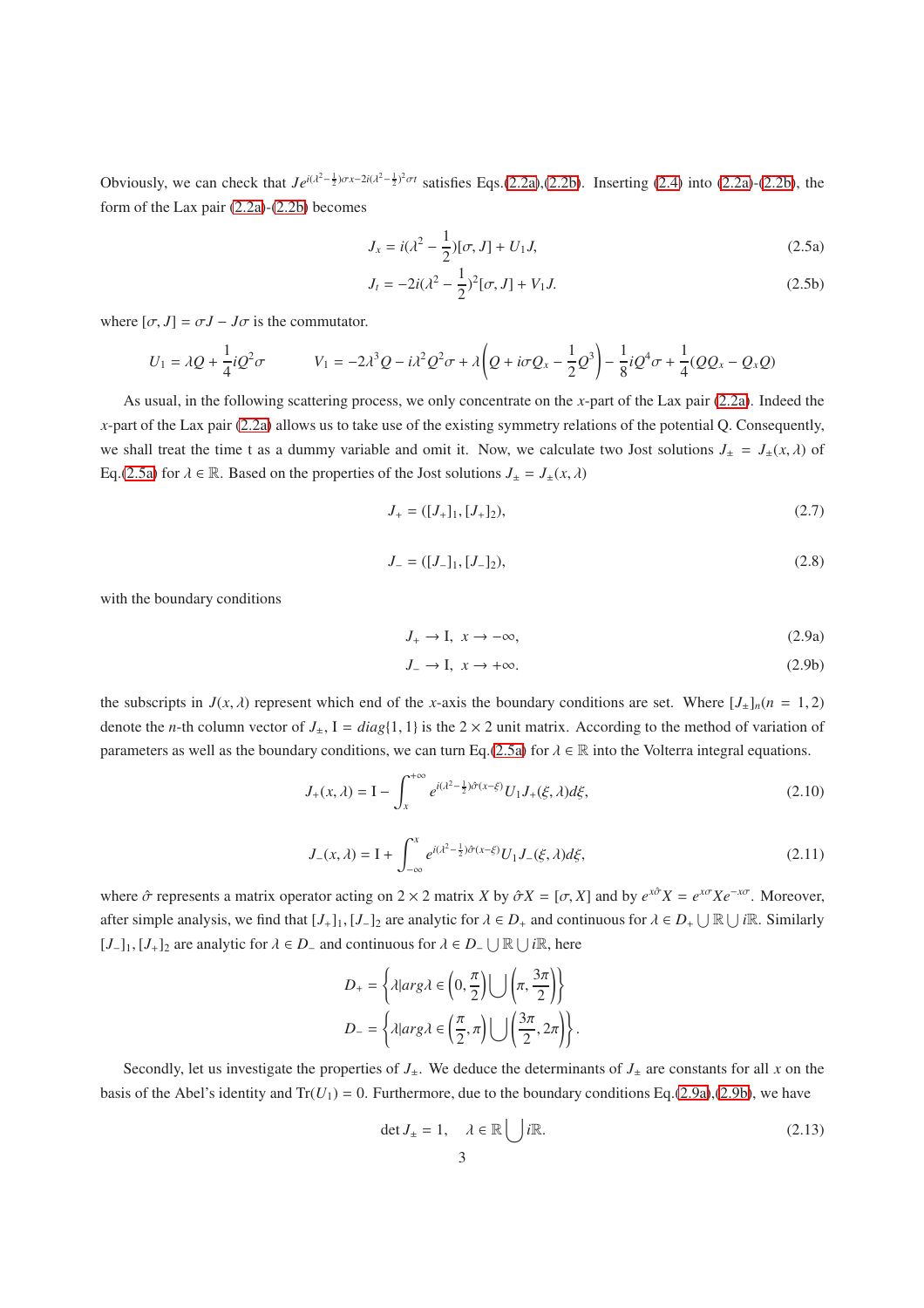By introducing a new function  $E(x, \lambda) = e^{i(\lambda^2 - \frac{1}{2})\sigma x}$ , we find that spectral problem Eq.[\(2.5a\)](#page-2-0) exists two fundamental matrix solutions  $J_+E$  and  $J_-E$ , which are linearly related by a 2 × 2 scattering matrix  $S(\lambda)$ 

<span id="page-3-0"></span>
$$
J_{-}E = J_{+}E \cdot S(\lambda), \quad \lambda \in \mathbb{R} \bigcup i\mathbb{R}.
$$
 (2.14)

From Eq. $(2.13)$  and  $(2.14)$ , we know that

$$
\det S(\lambda) = 1. \tag{2.15}
$$

Furthermore, let *x* go to + $\infty$ , the 2 × 2 scattering matrix *S*( $\lambda$ ) is given as

$$
S(\lambda) = \lim_{x \to +\infty} E^{-1} J_{-} E = I + \int_{-\infty}^{+\infty} E^{-1} U_{1} J_{-} E d\xi, \ \lambda \in \mathbb{R} \bigcup i \mathbb{R}.
$$

From the analytic property of *J*−, we find that *s*<sup>22</sup> can be analytically extended to *D*+, *s*<sup>11</sup> allows analytic extensions to *D*<sub>−</sub>. Generally speaking,  $s_{12}$ ,  $s_{21}$  can only be defined in the  $\mathbb{R} \cup i\mathbb{R}$ .

In what follows, we shall construct a RH problem for the CLL-NLS equation. Firstly, using the analytic properties of  $J_{\pm}$ , we define a new Jost solution  $P_1 = P_1(x, \lambda)$  as

<span id="page-3-1"></span>
$$
P_1 = ([J_+]_1, [J_-]_2). \tag{2.16}
$$

which is obviously analytic for  $\lambda \in D_+$ . In addition, from Eqs. [\(2.10\)](#page-2-4) and [\(2.11\)](#page-2-5), we have

$$
P_1 \to I, \qquad \lambda \to +\infty, \ \lambda \in D_+.
$$
 (2.17)

Next, we introduce the limit of *P*<sup>1</sup>

$$
P^+ = \lim_{\lambda \to \Gamma} P_1 \qquad \qquad \Gamma = \mathbb{R} \bigcup i\mathbb{R}.\tag{2.18}
$$

From [\(2.14\)](#page-3-0) and [\(2.16\)](#page-3-1), we can get

$$
P^{+} = J_{+} \left( \begin{array}{cc} 1 & e^{i(2\lambda^{2}-1)x} s_{12} \\ 0 & s_{22} \end{array} \right). \tag{2.19}
$$

To obtain the analytic counterpart of  $P^+$  in  $D^-$ , denoted by  $P_2$ , we consider the inverse matrices  $J_{\pm}^{-1}$  defined as

$$
J_{+}^{-1} = \left(\begin{array}{c} [J_{+}^{-1}]_{1} \\ [J_{+}^{-1}]_{2} \end{array}\right), \quad J_{-}^{-1} = \left(\begin{array}{c} [J_{-}^{-1}]_{1} \\ [J_{-}^{-1}]_{2} \end{array}\right), \tag{2.20}
$$

here  $[J_{\pm}^{-1}]_n$  ( $n = 1, 2$ ) denote the *n*-th row vector of  $J_{\pm}^{-1}$ . Then we can see that  $[J_{+}^{-1}]_1$ ,  $[J_{-}^{-1}]_2$  are analytic for  $\lambda \in D_-$  and continuous for  $\lambda \in D_- \cup \mathbb{R} \cup i\mathbb{R}$ , whereas  $[J_-^{-1}]_1$ ,  $[J_+^{-1}]_2$  are analytic for  $\lambda \in D_+$  and continuous for  $\lambda \in D_+ \cup \mathbb{R} \cup i\mathbb{R}$ . Obviously,  $J_{\pm}^{-1}$  satisfy the adjoint scattering equation of Eq.[\(2.5a\)](#page-2-0):

<span id="page-3-2"></span>
$$
K_x = i(\lambda^2 - \frac{1}{2})[\sigma, K] - K U_1.
$$
 (2.21)

In addition, it is not difficult to find that the inverse matrices  $J_+^{-1}$  and  $J_-^{-1}$  satisfy the following boundary conditions.

$$
J_+^{-1} \to I, \ x \to -\infty,\tag{2.22a}
$$

$$
J_{-}^{-1} \to I, \ x \to +\infty. \tag{2.22b}
$$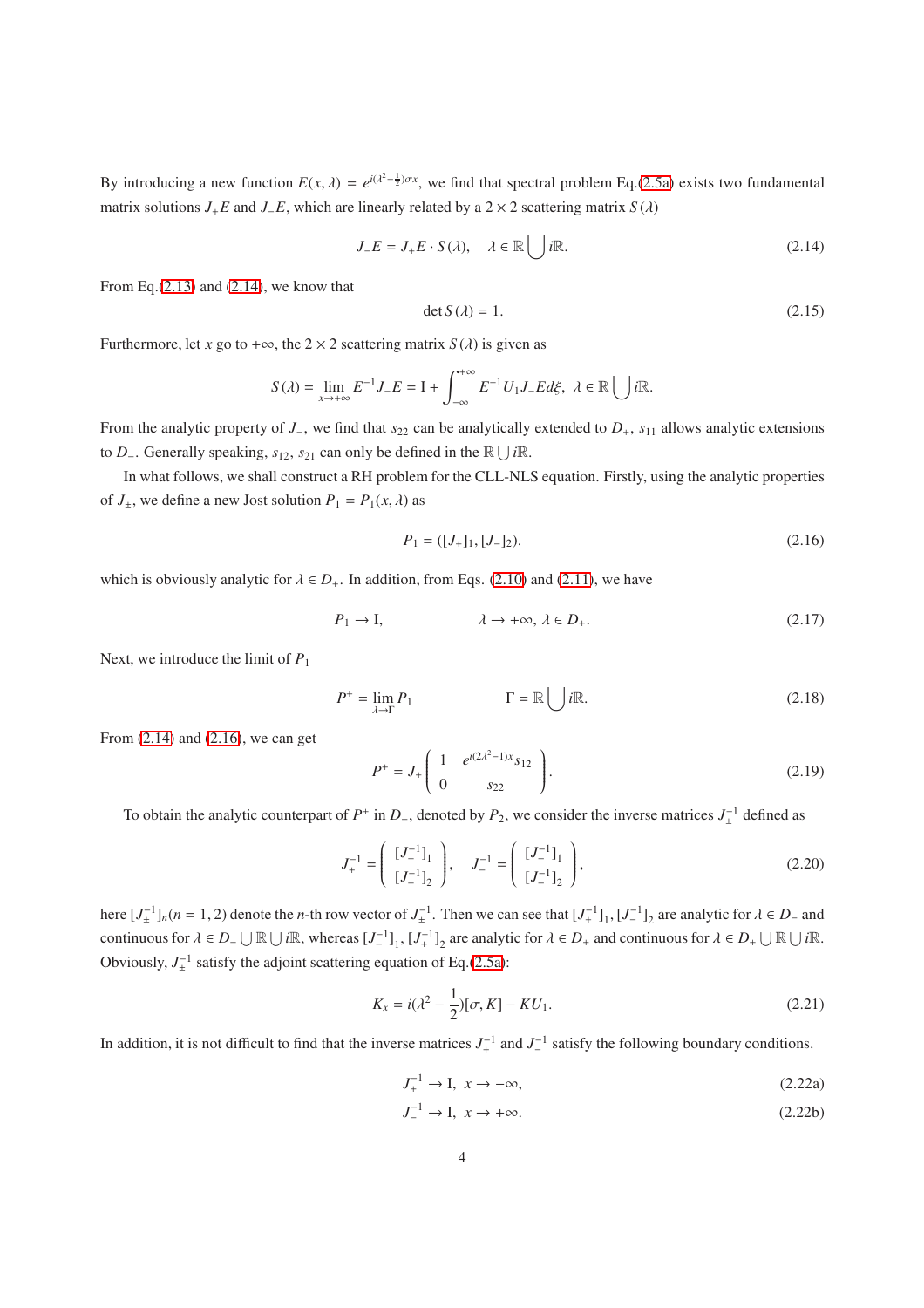Taking the similar procedure as above, a matrix function *P*<sup>2</sup> which is analytic in *D*<sup>−</sup>

$$
P_2 = \left(\begin{array}{c} [J_+^{-1}]_1 \\ [J_-^{-1}]_2 \end{array}\right). \tag{2.23}
$$

and *P* −

$$
P^- = \lim_{\lambda \to \Gamma} P_2 \qquad \qquad \Gamma = \mathbb{R} \bigcup i\mathbb{R}.\tag{2.24}
$$

are expressed. Moreover, we can get that

$$
P_2 \to I, \qquad \lambda \to -\infty, \lambda \in D_-.
$$
 (2.25)

and

$$
P^{-} = \begin{pmatrix} 1 & 0 \\ e^{-i(2\lambda - 1)x} r_{21} & r_{22} \end{pmatrix} J_{+}^{-1}.
$$
 (2.26)

with  $R(\lambda) \equiv (r_{kj})_{2 \times 2} = S^{-1}(\lambda)$ . Similar to the scattering coefficients  $s_{ij}$  above, it is easy to know that  $r_{11}$  allows an analytic extension to  $D_+$  and  $r_{22}$  is analytically extendible to  $D_-$ . Generally speaking,  $r_{12}$ ,  $r_{21}$  can only be defined in the  $\mathbb{R} \cup i\mathbb{R}$ . In addition, from [\(2.14\)](#page-3-0), we get

$$
E^{-1}J_{-}^{-1} = R(\lambda) \cdot E^{-1}J_{+}^{-1}, \qquad \lambda \in \mathbb{R} \bigcup i\mathbb{R}.
$$
 (2.27)

Summarizing the above the results, we find that two matrix functions  $P^+$  and  $P^-$  which are analytic in  $D_+$  and  $D_-$ , respectively, are related by

<span id="page-4-0"></span>
$$
P^{-}(x,\lambda)P^{+}(x,\lambda) = \begin{pmatrix} 1 & s_{12}e^{i(2\lambda-1)x} \\ r_{21}e^{-i(2\lambda-1)x} & 1 \end{pmatrix}, \lambda \in \mathbb{R} \bigcup i\mathbb{R}.
$$
 (2.28)

Eq.[\(2.28\)](#page-4-0) is just the RH problem for the CLL-NLS equation. In order to obtain solution for this RH problem, we assume that the RH problem is non-regular when  $\det P_1$  and  $\det P_2$  can be zero for  $\lambda_k \in D_+$ , and  $\lambda_k \in D_-$ , respectively.  $1 \leq k \leq N$ . where *N* is the number of these zeros. Recalling the definitions of  $P_1$  and  $P_2$ , we can see that

$$
\det P_1(x,\lambda) = s_{22}(\lambda), \qquad \lambda \in D_+, \tag{2.29}
$$

$$
\det P_2(x,\lambda) = r_{22}(\lambda), \qquad \lambda \in D_-.
$$
 (2.30)

To specify these zeros, we first can take use of a symmetry relation for *U*<sup>1</sup>

$$
U_1^{\dagger} = \sigma U_1 \sigma,
$$

where the superscript  $\dagger$  means the Hermitian of a matrix. Therefore from Eq. [\(2.21\)](#page-3-2), we arrive at

$$
J_{\pm}^{\dagger}(x,t,\lambda^*) = \sigma J_{\pm}^{-1}(x,t,\lambda)\sigma,
$$
\n(2.31)

Then from [\(2.14\)](#page-3-0), we also gain

<span id="page-4-1"></span>
$$
S^{\dagger}(\lambda^*) = \sigma S^{-1}(\lambda)\sigma,\tag{2.32}
$$

which implies the following relations

<span id="page-4-2"></span>
$$
r_{11}(\lambda) = s_{11}^*(\lambda^*) \qquad \lambda \in D_+, \tag{2.33}
$$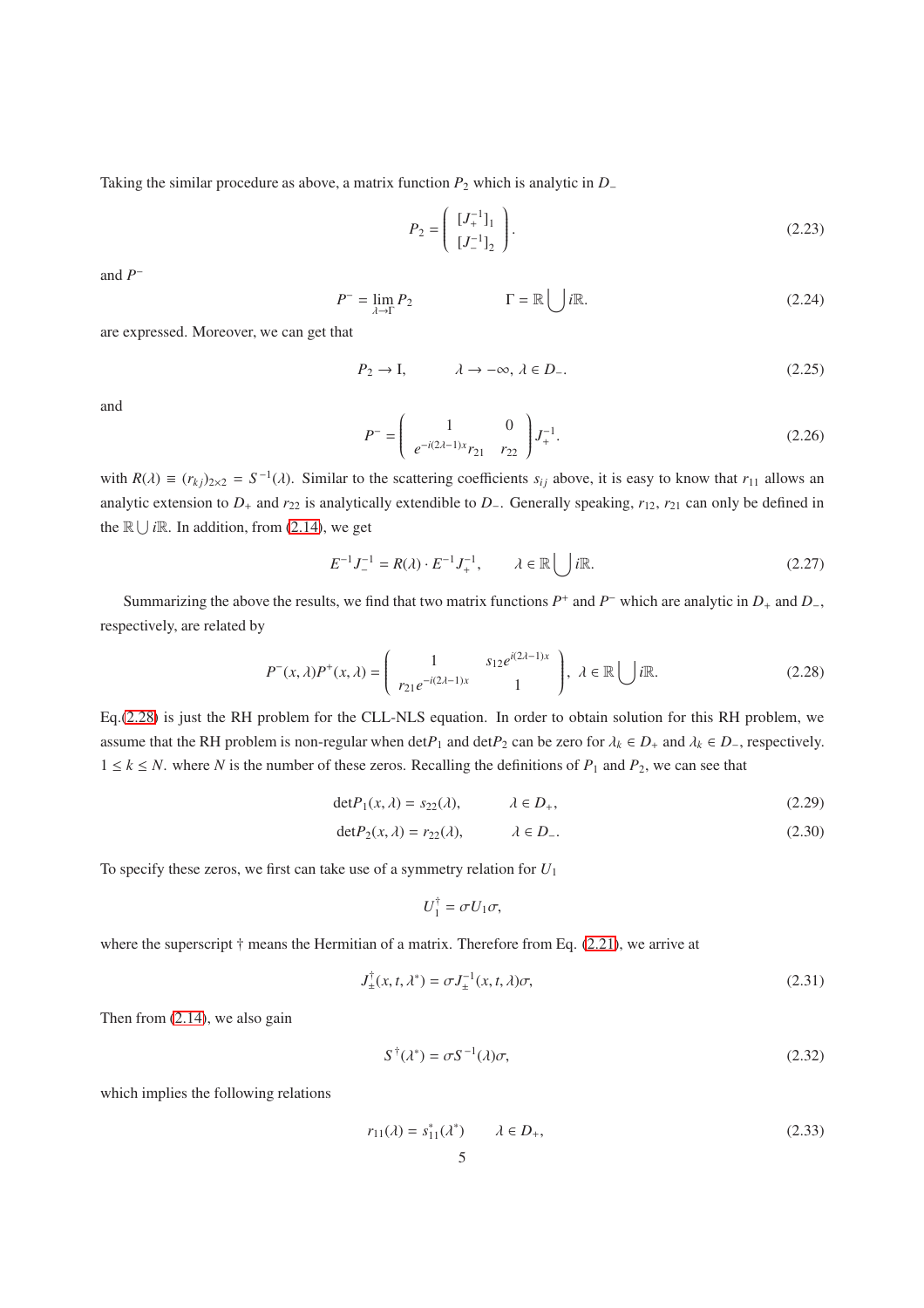$$
r_{22}(\lambda) = s_{22}^*(\lambda^*) \qquad \lambda \in D_-, \tag{2.34}
$$

$$
r_{12}(\lambda) = -s_{21}^*(\lambda^*) \qquad \lambda \in \mathbb{R} \bigcup i\mathbb{R},\tag{2.35}
$$

 $\mathbf{I}$   $\mathbf{I}$ 

$$
r_{21}(\lambda) = -s_{12}^*(\lambda^*) \qquad \lambda \in \mathbb{R} \bigcup i\mathbb{R}.\tag{2.36}
$$

Moreover from Eq. [\(2.32\)](#page-4-1) and the definitions of  $P_1$ ,  $P_2$ , we point out that the analytic solutions  $P_1$ ,  $P_2$  satisfy the involution property

$$
P_1^{\dagger}(x,\lambda^*) = \sigma P_2(x,\lambda)\sigma, \qquad \lambda \in D_- \tag{2.37}
$$

The similar analysis shows that the potential matrix *Q* also satisfies another symmetry relations

 $Q = -\sigma Q \sigma$ 

It follows that

$$
J_{\pm}(-\lambda) = \sigma J_{\pm}(\lambda)\sigma. \tag{2.38}
$$

and

$$
P_1(-\lambda) = \sigma P_1(\lambda)\sigma. \tag{2.39}
$$

thus

<span id="page-5-0"></span>
$$
s_{11}(-\lambda) = -s_{11}(\lambda) \qquad \lambda \in D_{-},
$$
\n(2.40)

$$
s_{22}(-\lambda) = -s_{22}(\lambda) \qquad \lambda \in D_+, \tag{2.41}
$$

$$
s_{12}(-\lambda) = -s_{12}(\lambda) \qquad \lambda \in \mathbb{R} \bigcup i\mathbb{R}, \tag{2.42}
$$

$$
s_{21}(-\lambda) = -s_{21}(\lambda) \qquad \lambda \in \mathbb{R} \left( \begin{array}{c} \end{array} \right) i\mathbb{R}.
$$
 (2.43)

Therefore, from [\(2.34\)](#page-4-2), we find that if  $\lambda_j$  is a zero of det $P_1$ , then  $\hat{\lambda}_j = \lambda_j^*$  is a zero of det $P_2$ . Moreover, in view of [\(2.41\)](#page-5-0), we know that  $-\lambda$  is also a zero of det $P_1$ . Hence we suppose that det $P_1$  has 2*N* simple zeros { $\lambda_j$ }<sup>2*N*</sup></sup> satisfying  $\lambda_{N+l} = -\lambda_l$  (1 ≤ *l* ≤ *N*), which all lie in *D*<sub>+</sub>. From the zeros of det*P*<sub>1</sub>, we see that det*P*<sub>2</sub> possesses 2*N* simple zeros  ${\lbrace \hat{\lambda}_j \rbrace}_1^{2N}$  satisfying  $\hat{\lambda}_j = \lambda_j^*$ , (1 ≤ *j* ≤ 2*N*), which are all in *D*−. Obviously the zeros of det*P*<sub>1</sub> and det*P*<sub>2</sub> always appear in quadruples. To solve the RH problem, we need the scattering data including the continuous scattering data {*s*<sub>12</sub>, *s*<sub>21</sub>} and the discrete scattering data  $\{\lambda_j, \hat{\lambda}_j, v_j, \hat{v}_j\}$  which a single column vector  $v_j$  and row vector  $\hat{v}_j$  satisfying

$$
P_1(\lambda_j)v_j = 0, \quad \hat{v}_j P_2(\hat{\lambda}_j) = 0.
$$
\n(2.44)

On the one hand, by taking the Hermitian conjugate of  $P_1(\lambda_i)v_i = 0$ , we can construct the relationship between each pair of  $v_j$  and  $\hat{v}_j$ .

<span id="page-5-1"></span>
$$
v_j = \sigma v_{j-N} \qquad N+1 \le j \le 2N,
$$
  

$$
\hat{v}_j = v_j^{\dagger} \sigma \qquad 1 \le j \le N.
$$
 (2.45)

On the other hand, in order to obtain the spatial evolutions for vectors  $v_i(x)$ , taking the *x*-derivative to equation  $P_1v_j = 0$  and using [\(2.5a\)](#page-2-0), we obtain

<span id="page-5-2"></span>
$$
v_j = e^{i(\lambda_j^2 - \frac{1}{2})\sigma x} v_{j_0} \qquad \quad 1 \le j \le N,\tag{2.46}
$$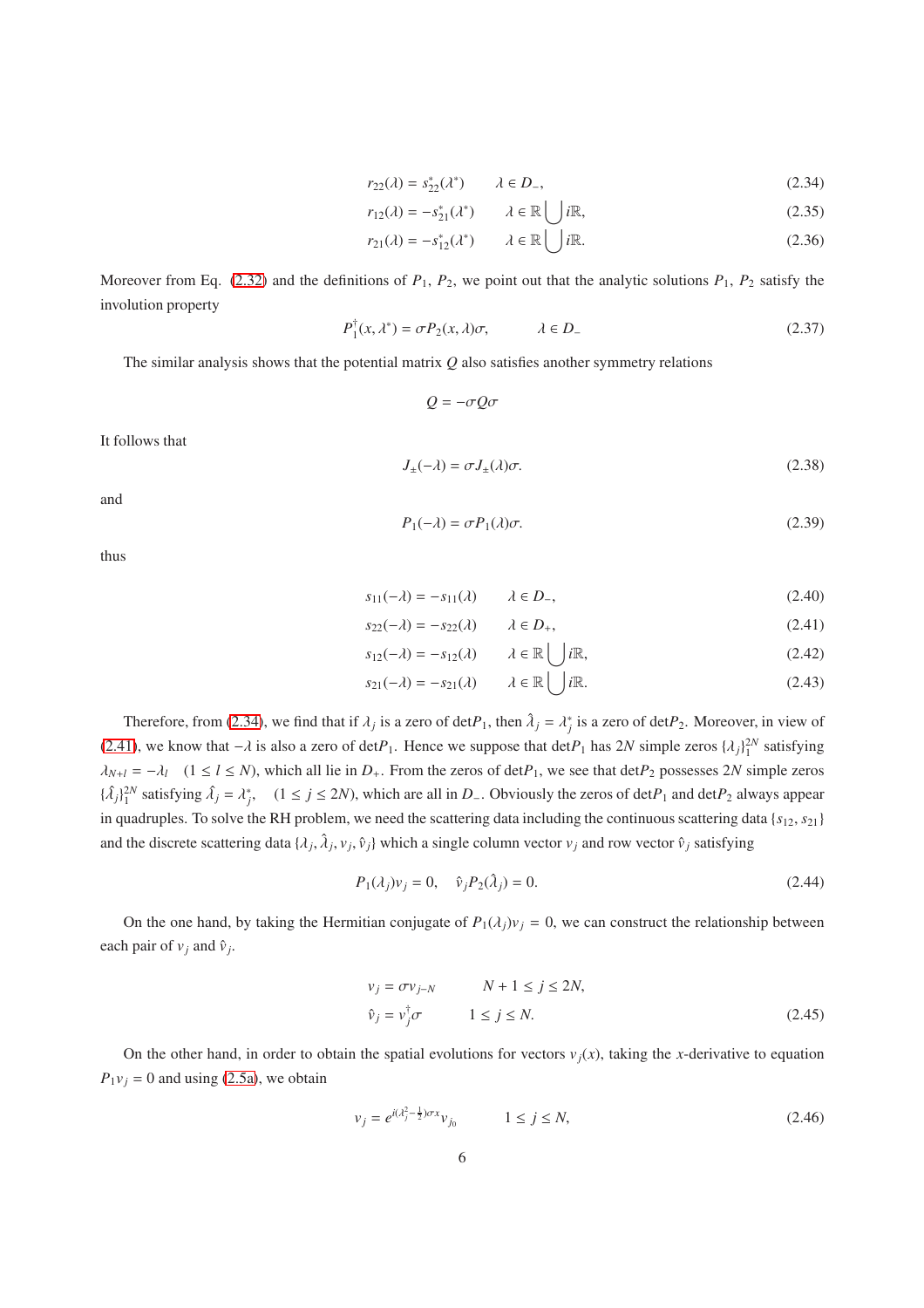where  $v_{j_0} = v_j |_{x} = 0$ .

Using these vectors, the RH problem which corresponds to the reflection-less case, that is to say, we set the vanishing cofficient  $s_{12} = s_{21} = 0$  in the RH problem [\(2.28\)](#page-4-0), can be solved exactly, and the result is

<span id="page-6-0"></span>
$$
P_1(\lambda) = I - \sum_{k=1}^{2N} \sum_{j=1}^{2N} \frac{\nu_k (M^{-1})_{kj} \hat{\nu}_j}{\lambda - \hat{\lambda}_j},
$$
\n(2.47a)

$$
P_2(\lambda) = I + \sum_{k=1}^{2N} \sum_{j=1}^{2N} \frac{\nu_k (M^{-1})_{kj} \hat{\nu}_j}{\lambda - \lambda_k}.
$$
 (2.47b)

where  $M = (m_{ki})_{2N \times 2N}$  is a matrix whose entries are

$$
m_{kj} = \frac{\hat{v}_k v_j}{\lambda_j - \hat{\lambda}_k}, \ 1 \le k, \ j \le 2N. \tag{2.48}
$$

# 3. Inverse scattering transform

In this section, with the help of  $P_1$  in [\(2.47a\)](#page-6-0), we can write out explicitly the potential *Q*. Owing to  $P_1(\lambda)$  is the solution of spectral problem [\(2.5a\)](#page-2-0), we assume that the asymptotic expansion of  $P_1(\lambda)$  at large  $\lambda$  as

$$
P_1 = I + \frac{P_1^{(1)}}{\lambda} + \frac{P_1^{(2)}}{\lambda^2} + O(\lambda^{-3}) \quad \lambda \to \infty,
$$
\n(3.1)

Then by substituting the above expansion into  $(2.5a)$  and comparing  $O(\lambda)$  terms, we obtains

$$
Q = -i[\sigma, P_1^{(1)}] = \begin{pmatrix} 0 & -2i(P_1^{(1)})_{12} \\ 2i(P_1^{(1)})_{21} & 0 \end{pmatrix}.
$$
 (3.2)

which implies that *r* can be reconstructed as

$$
r = -2i(P_1^{(1)})_{12}.\tag{3.3}
$$

where  $P_1^{(1)}$  $\binom{1}{1} = (P_1^{(1)}$  $\binom{1}{1}$ <sub>2×2</sub> and  $\binom{P_1^{(1)}}{1}$  $1^{(1)}$ <sub>1</sub>)<sub>*i*j</sub> is the (*i*; *j*)-entry of  $P_1^{(1)}$  $1_1^{(1)}$ , *i*, *j* = 1, 2. Here, the matrix function  $P_1^{(1)}$  $_1^{(1)}$  can be found from [\(2.47a\)](#page-6-0)

<span id="page-6-1"></span>
$$
P_1^{(1)} = \sum_{k=1}^{2N} \sum_{j=1}^{2N} v_k (M^{-1})_{kj} \hat{v}_j.
$$
 (3.4)

# 4. The soliton solutions

To derive the solutions for the CLL-NLS equation, we also need the scattering data at time *t*, which need investigate the time evolution of scattering data. In fact, by using [\(2.5b\)](#page-2-6) and [\(2.14\)](#page-3-0), making the limit  $x \to +\infty$ , and taking into account the boundary condition [\(2.9a\)](#page-2-1) for *J*<sub>+</sub> as well as  $V_1 \rightarrow 0$  as  $x \rightarrow \pm \infty$ , we arrive at

$$
s_{11}|_t = s_{22}|_t = 0, \quad s_{12}|_t = -4i(\lambda^2 - \frac{1}{2})^2 s_{12}, \quad s_{21}|_t = -4i(\lambda^2 - \frac{1}{2})^2 s_{21},
$$
  
\n
$$
\frac{d\lambda_j}{dt} = 0, \quad v_j|_t = -2i(\lambda^2 - \frac{1}{2})^2 v_j.
$$
\n(4.1)

Combining [\(2.45\)](#page-5-1) with [\(2.46\)](#page-5-2), we can derive the column vectors  $v_j$  and the row vector  $\hat{v}_j$  explicitly,

$$
v_j = \begin{cases} e^{\theta_j \sigma} v_{j_0}, & 1 \le j \le N \\ \sigma e^{\theta_{j-N}\sigma} v_{j-N,0}, & N+1 \le j \le 2N \end{cases}
$$
(4.2)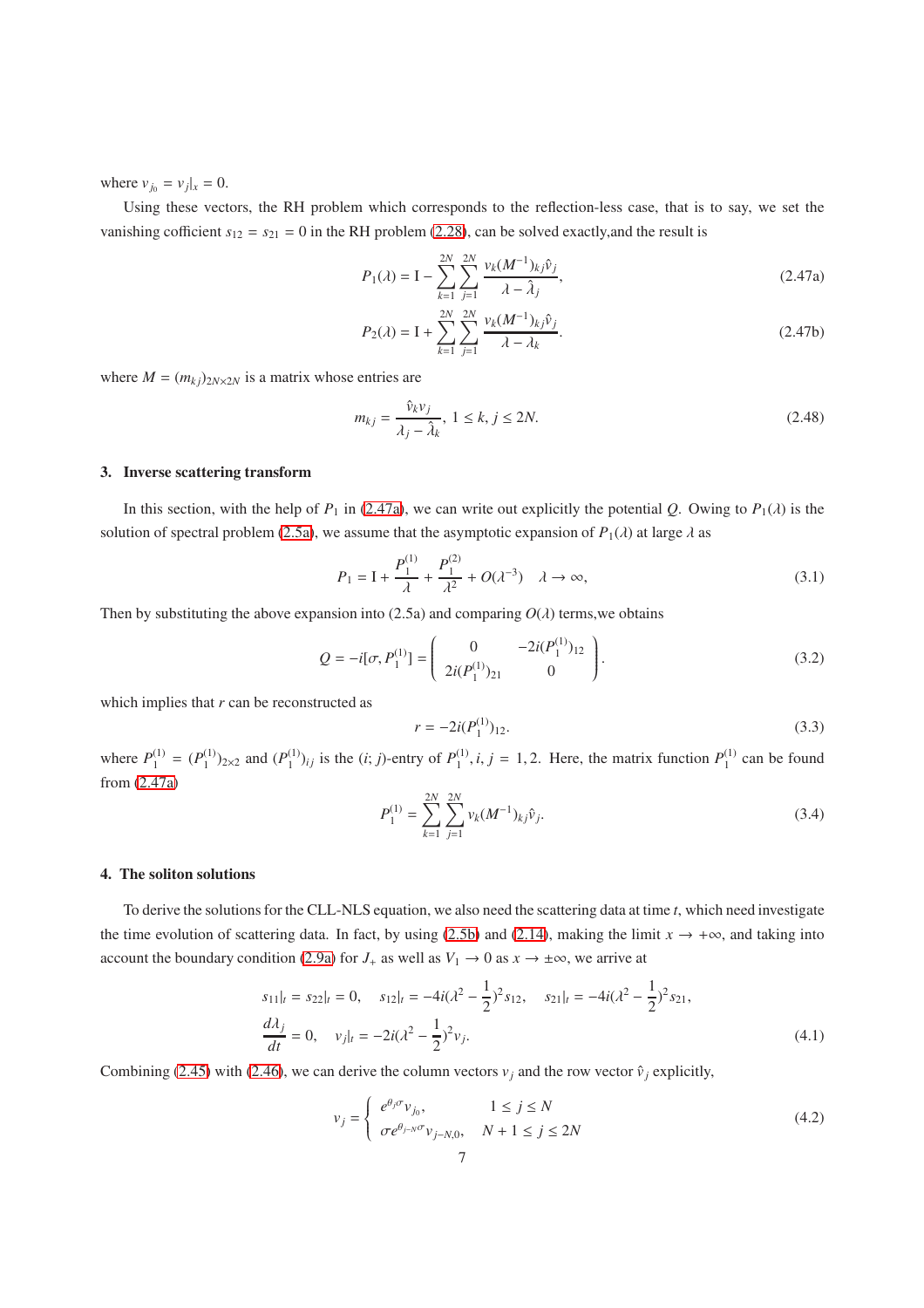and

$$
\hat{\nu}_j = \begin{cases}\n\nu_{j_0}^{\dagger} e^{\theta_j^* \sigma} \sigma & 1 \le j \le N \\
\nu_{j - N, 0}^{\dagger} e^{\theta_{j - N}^* \sigma}, & N + 1 \le j \le 2N\n\end{cases}
$$
\n(4.3)

where  $\theta_j = i(\lambda_j^2 - \frac{1}{2})x - 2i(\lambda_j^2 - \frac{1}{2})^2t$  ( $\lambda_j \in D+$ ),  $v_{j_0}$  is a constant vector.

we have chosen  $v_{j_0} = (c_j, 1)^T$ , it follows from [\(3.4\)](#page-6-1) that the N-soliton solutions for the CLL-NLS equation reads

<span id="page-7-0"></span>
$$
r = 2i \sum_{k=1}^{N} \sum_{j=1}^{N} c_k e^{\theta_k - \theta_j^*} (M^{-1})_{kj} + 2i \sum_{k=N+1}^{2N} \sum_{j=1}^{N} c_{k-N} e^{\theta_{k-N} - \theta_j^*} (M^{-1})_{kj}
$$
  

$$
-2i \sum_{k=1}^{N} \sum_{j=N+1}^{2N} c_k e^{\theta_k - \theta_{j-N}^*} (M^{-1})_{kj} - 2i \sum_{k=N+1}^{2N} \sum_{j=N+1}^{2N} c_{k-N} e^{\theta_{k-N} - \theta_{j-N}^*} (M^{-1})_{kj}.
$$
 (4.4)

and  $M = (m_{kj})_{2N \times 2N}$  is given by

<span id="page-7-1"></span>
$$
m_{kj} = \begin{cases} \frac{c_j c_k^* e^{\theta_k^* + \theta_j} - e^{-(\theta_k^* + \theta_j)}}{\lambda_k^* - \lambda_j}, & 1 \le k, j \le N, \\ \frac{c_{j-N} c_k^* e^{\theta_k^* + \theta_{j-N}} + e^{-(\theta_k^* + \theta_{j-N})}}{\lambda_k^* - \lambda_j}, & 1 \le k \le N, N+1 \le j \le 2N, \\ \frac{c_j c_{k-N}^* e^{\theta_k^* - N + \theta_j} + e^{-(\theta_k^* - N + \theta_j)}}{-\lambda_k^* - \lambda_j}, & 1 \le j \le N, N+1 \le k \le 2N, \\ \frac{c_{j-N} c_{k-N}^* e^{\theta_k^* - N + \theta_{j-N}} - e^{-(\theta_k^* - N + \theta_{j-N})}}{-\lambda_{k-N}^* + \lambda_{j-N}}, & N+1 \le k, j \le 2N. \end{cases} (4.5)
$$

with  $\theta_j = i(\lambda_j^2 - \frac{1}{2})x - 2i(\lambda_j^2 - \frac{1}{2})^2t$   $(\lambda_j \in D+)$ 

The simplest situation occurs when  $N = 1$  in formula [\(4.4\)](#page-7-0). the single-soliton solution is

$$
r = -\frac{2ic_1e^{\theta_1 - \theta_1^*}(m_{11} + m_{21} - m_{12} - m_{22})}{det M}
$$
(4.6)

where  $M = (m_{kj})_{2 \times 2}$  is given by

$$
m_{11} = \frac{|c_1| \left(e^{\theta_1^* + \theta_1 + \xi_1} - e^{-\theta_1^* - \theta_1 - \xi_1}\right)}{\lambda_1^* - \lambda_1}, m_{12} = \frac{|c_1| \left(e^{\theta_1^* + \theta_1 + \xi_1} + e^{-\theta_1^* - \theta_1 - \xi_1}\right)}{\lambda_1^* + \lambda_1},
$$
  
\n
$$
m_{21} = \frac{|c_1| \left(e^{\theta_1^* + \theta_1 + \xi_1} + e^{-\theta_1^* - \theta_1 - \xi_1}\right)}{-\lambda_1^* - \lambda_1}, m_{22} = \frac{|c_1| \left(e^{\theta_1^* + \theta_1 + \xi_1} - e^{-\theta_1^* - \theta_1 - \xi_1}\right)}{-\lambda_1^* + \lambda_1}.
$$

Letting  $\lambda_1 = \lambda_{11} + i\lambda_{12}$ ,  $|c_1| = e^{\xi_1}$ , then the single-soliton solution can be written as

$$
r = \frac{4\lambda_{11}\lambda_{12}e^{iY}(\lambda_{11}sinh X + i\lambda_{12}cosh X)}{\lambda_{12}^{2}cosh^{2} X + \lambda_{11}^{2}sinh^{2} X}.
$$
 (4.7)

with

$$
X = 8\lambda_{11}\lambda_{12}(\lambda_{11}^2 - \lambda_{12}^2)t - 2\lambda_{11}\lambda_{12}x - 4\lambda_{11}\lambda_{12}t + ln|c_1|,
$$
  

$$
Y = 2(\lambda_{11}^2 - \lambda_{12}^2)x - 4(\lambda_{11}^4 - 6\lambda_{11}^2\lambda_{12}^2 + \lambda_{12}^4 - \lambda_{11}^2 - \lambda_{12}^2)t.
$$

In order to understand the properties of the resulting soliton solution, we can take the model

$$
|r| = \frac{4|\lambda_{11}\lambda_{12}|}{\sqrt{\lambda_{12}^2 \cosh^2 X + \lambda_{11}^2 \sinh^2 X}}.
$$
\n(4.8)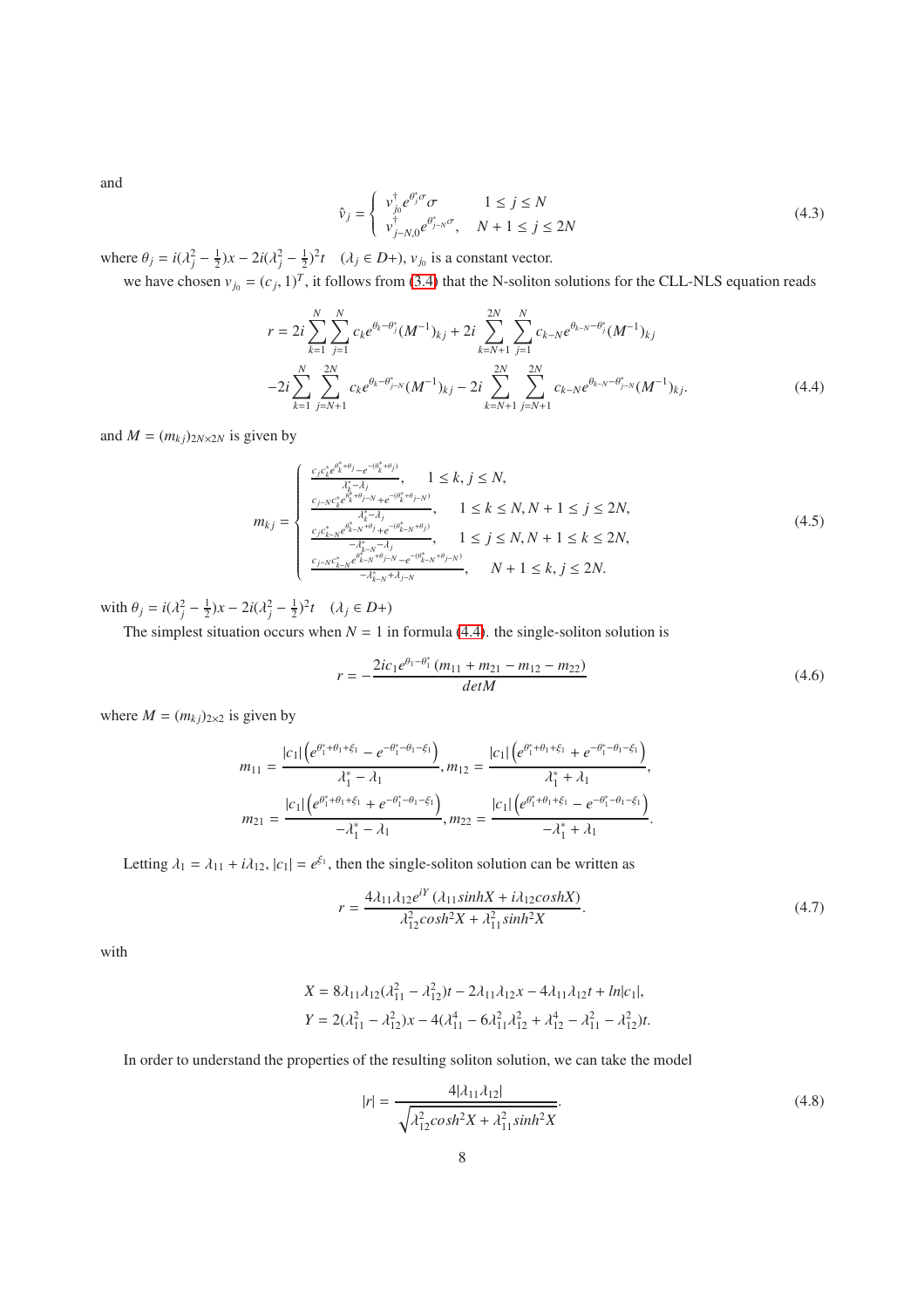Now we investigate the case for  $N = 2$  in formula [\(4.4\)](#page-7-0). we arrive at the two-soliton solution as follows:

$$
r = -2i \sum_{k=1}^{2} \sum_{j=1}^{2} c_k e^{\theta_k - \theta_j^*} (M^{-1})_{kj} - 2i \sum_{k=3}^{4} \sum_{j=1}^{2} c_{k-2} e^{\theta_{k-2} - \theta_j^*} (M^{-1})_{kj}
$$
  
+2i  $\sum_{k=1}^{2} \sum_{j=3}^{4} c_k e^{\theta_k - \theta_{j-2}^*} (M^{-1})_{kj} + 2i \sum_{k=3}^{4} \sum_{j=3}^{4} c_{k-2} e^{\theta_{k-2} - \theta_{j-2}^*} (M^{-1})_{kj}.$  (4.9)

and  $M = (m_{kj})_{4\times4}$  is given by

$$
m_{11} = \frac{c_1 c_1^* e^{\theta_1^* + \theta_1} - e^{-\theta_1^* - \theta_1}}{\lambda_1^* - \lambda_1}, m_{12} = \frac{c_1 c_2^* e^{\theta_1^* + \theta_2} - e^{-\theta_1^* - \theta_2}}{\lambda_1^* - \lambda_2},
$$
\n
$$
m_{13} = \frac{c_1 c_1^* e^{\theta_1^* + \theta_1} + e^{-\theta_1^* - \theta_1}}{\lambda_1^* + \lambda_1}, m_{14} = \frac{c_1^* c_2 e^{\theta_1^* + \theta_2} + e^{-\theta_1^* - \theta_2}}{\lambda_1^* + \lambda_2},
$$
\n
$$
m_{21} = \frac{c_1 c_2^* e^{\theta_2^* + \theta_1} - e^{-\theta_2^* - \theta_1}}{\lambda_2^* - \lambda_1}, m_{22} = \frac{c_2 c_2^* e^{\theta_2^* + \theta_2} - e^{-\theta_2^* - \theta_2}}{\lambda_2^* - \lambda_2},
$$
\n
$$
m_{23} = \frac{c_1 c_2^* e^{\theta_2^* + \theta_1} + e^{-\theta_2^* - \theta_1}}{\lambda_2^* + \lambda_1}, m_{24} = \frac{c_2 c_2^* e^{\theta_2^* + \theta_2} + e^{-\theta_2^* - \theta_2}}{\lambda_2^* + \lambda_2},
$$
\n
$$
m_{31} = \frac{c_1 c_1^* e^{\theta_1^* + \theta_1} + e^{-\theta_1^* - \theta_1}}{-\lambda_1^* - \lambda_1}, m_{32} = \frac{c_2 c_1^* e^{\theta_1^* + \theta_2} + e^{-\theta_1^* - \theta_2}}{-\lambda_1^* - \lambda_2},
$$
\n
$$
m_{33} = \frac{c_1 c_1^* e^{\theta_1^* + \theta_1} - e^{-\theta_1^* - \theta_1}}{-\lambda_1^* + \lambda_1}, m_{34} = \frac{c_2 c_1^* e^{\theta_1^* + \theta_2} - e^{-\theta_1^* - \theta_2}}{-\lambda_2^* - \lambda_2},
$$
\n<math display="block</math>

Further, we can also write the obtained N-soliton solutions [\(4.4\)](#page-7-0) into the form of the determinant ratio

$$
r = 2i \frac{det \widetilde{M}_{12}}{det M}.
$$
\n(4.11)

where  $\widetilde{M}_{12}$  is

$$
\widetilde{M}_{12} = \begin{pmatrix} 0 & f_1 \\ \hat{g}_2 & M \end{pmatrix} . \tag{4.12}
$$

where the matrix M is defined by Eq.[\(4.5\)](#page-7-1), and  $f_1 = (v_{11}, v_{21} \cdots v_{2N,1}), \hat{g}_2 = (\hat{v}_{11}, \hat{v}_{21} \cdots \hat{v}_{2N,1})^T$ 

# 5. Conclusions

In this work, by applying RH method, we establish the N-soliton solutions for the CLL-NLS equation. First of all, the Lax pair of the coupled CLL-NLS equation are transformed to obtain the corresponding Jost solution. Then we study spectrum analysis and construct the particular RH problem, which is non-regular case. Then we derive the scattering data including the continuous scattering data { $s_{12}$ ,  $s_{21}$ } and the discrete scattering data { $\lambda_j$ ,  $\lambda_j$ ,  $v_j$ ,  $\hat{v}_j$ }. With aid of reconstructing the potential, we solve the N-soliton solutions for the CLL-NLS. Finally we obtain a simple and compact N-soliton solutions formula.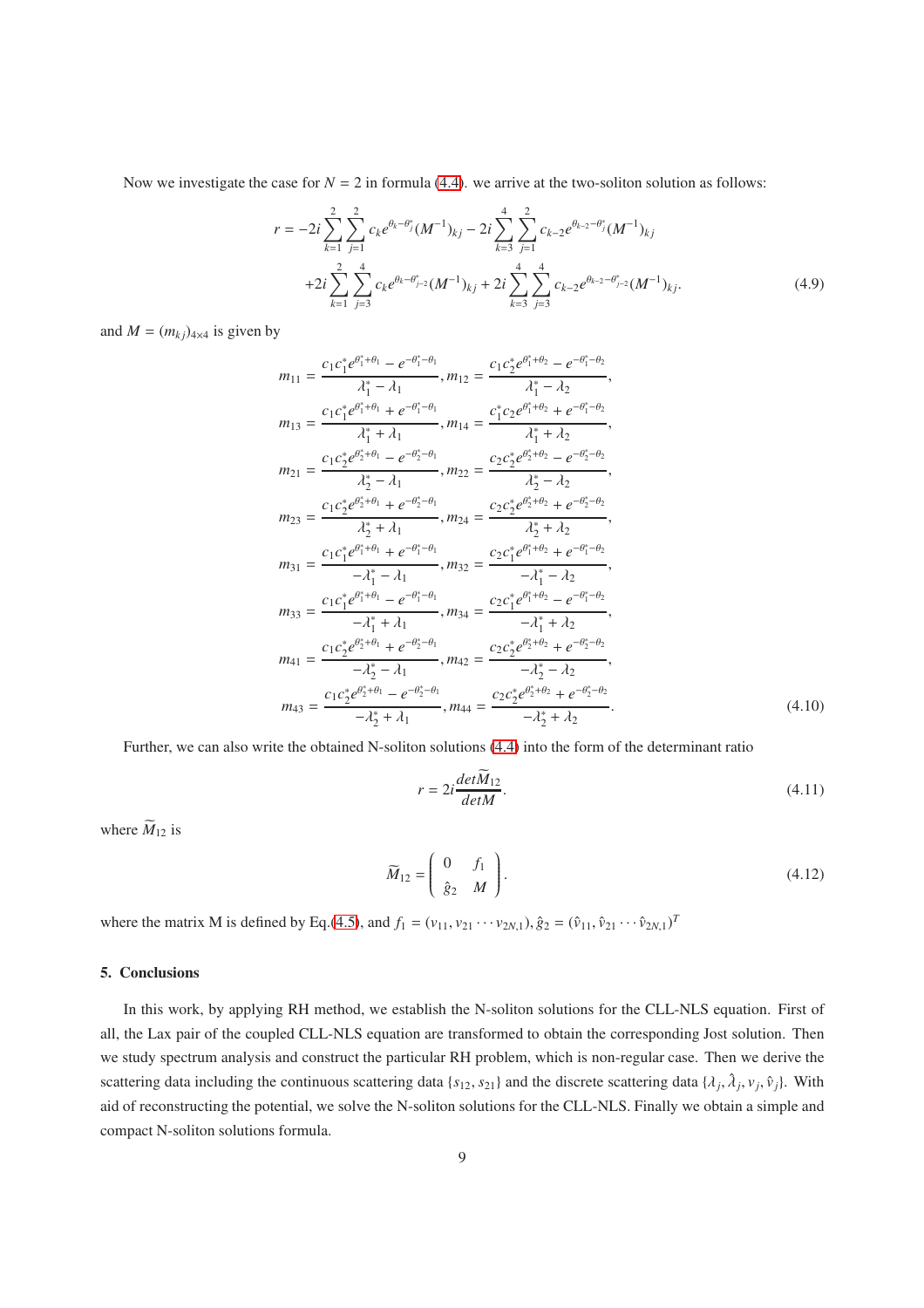#### Acknowledgements

This work is supported by the National Natural Science Foundation of China under the grant No. 11601055, Natural Science Foundation of Anhui Province under the grant No. 1408085QA06, Natural Science Research Projects of Anhui Province under Grant Nos. KJ2019A0637 and gxyq2019096.

### References

#### References

- <span id="page-9-0"></span>[1] Gardner, CS, Green, JM, Kruskal, MD, Miüra, RM. Method for solving the Korteweg-de Vries equation. *Phys. Rev. Lett.* 1967; 19: 1095-1097.
- <span id="page-9-1"></span>[2] Constantin, A, Ivanov, RI, Lenells, J. Inverse scattering transform for the Degasperis-Procesi equation. *Nonlinearity*. 2010; 23: 2559-2575.
- <span id="page-9-2"></span>[3] Ji, JL, Zhu, ZN. Soliton solutions of an integrable nonlocal modified Korteweg-de Vries equation through inverse scattering transform. *J. Math. Anal. Appl.* 2017; 453: 973-984.
- <span id="page-9-3"></span>[4] Matveev, VB, Salle, MA. Darboux transformations and solitons, (*Springer-Verlag, Berlin.* 1991)
- <span id="page-9-4"></span>[5] Olver, PJ. Application of Lie group to differential equation, (*Springer-Verlag, New York.* 1986)
- <span id="page-9-5"></span>[6] Hirota, R. Exact solution of the Korteweg-de Vries equation for multiple collisions of solitons. *Phys. Rev. Lett.* 1971; 27: 1192-1194.
- <span id="page-9-6"></span>[7] Ma, WX, Yong, XL, Zhang, HQ. Diversity of interaction solutions to the (2+1)-dimensional Ito equation. *Comput. Math. Appl.* 2018; 75: 289-295.
- <span id="page-9-7"></span>[8] Han, Z, Chen, Y, Chen, JC. General N-dark soliton solutions of the multi-component Mel'nikov system.*J. Phys. Soc. Japan.* 2017; 86: 074005.
- <span id="page-9-8"></span>[9] Lou, SY. A note on the new similarity reductions of the Boussinesq equation. *Phys. Lett. A* 1990; 151: 133-135.
- <span id="page-9-9"></span>[10] Li, JB, Liu, ZR. Smooth and non-smooth traveling waves in a nonlinearly dispersive equation. *Appl. Math. Model.* 2000; 25: 41-56.
- <span id="page-9-10"></span>[11] Fan, EG. Uniformly constructing a series of explicit exact solutions to nonlinear equations in mathematical physics. *Chaos Solitons Fract.* 2003; 16: 819-839.
- <span id="page-9-11"></span>[12] Mio, K, Ogino, T, Minami, K, Takeda, S. Modified nonlinear Schrödinger equation for Alfvén waves propagating along the magnetic field in cold plasmas. *J. Phys. Soc. Japan.* 1976; 41: 265-271.
- <span id="page-9-12"></span>[13] Kaup, D, Newell, AC. An exact solution for a derivative nonlinear Schrödinger equation. *J. Math. Phys.* 1978; 19: 798-801.
- <span id="page-9-13"></span>[14] Novikov, S, Manakov, S, Pitaevskii, L, Zakharov, V. Theory of solitons: the inverse scattering method, (*New York and London*, *Consultants Bureau.* 1984)
- <span id="page-9-14"></span>[15] Shchesnovich, VS, Yang, JK. General soliton matrices in the Riemann-Hilbert problem for integrable nonlinear equation. *J. Math. Phys.* 2003; 44: 4604-4639.
- <span id="page-9-15"></span>[16] Guo, B, Ling, L. Riemann-Hilbert approach and N-soliton formula for coupled derivative Schrödinger equation. *J. Math. Phys.* 2012; 53: 073506.
- <span id="page-9-16"></span>[17] Wang, DS, Yin, SJ, Liu, YF. Integrability and bright soliton solutions to the coupled nonlinear Schrödinger equation with higher-order effects. *Appl. Math. Comput.* 2014; 229: 296-309.
- <span id="page-9-17"></span>[18] De Monvel, AB, Shepelsky, D, Zielinski, L. The short pulse equation by a Riemann-Hilbert approach. Arxiv ID: 1608.02249.
- <span id="page-9-18"></span>[19] Wu, JP, Geng, XG. Inverse scattering transform and soliton classification of the coupled modified Korteweg-de Vries equation. *Commun. Nonlinear Sci. Numer. Simulat.* 2017; 53: 83-93.